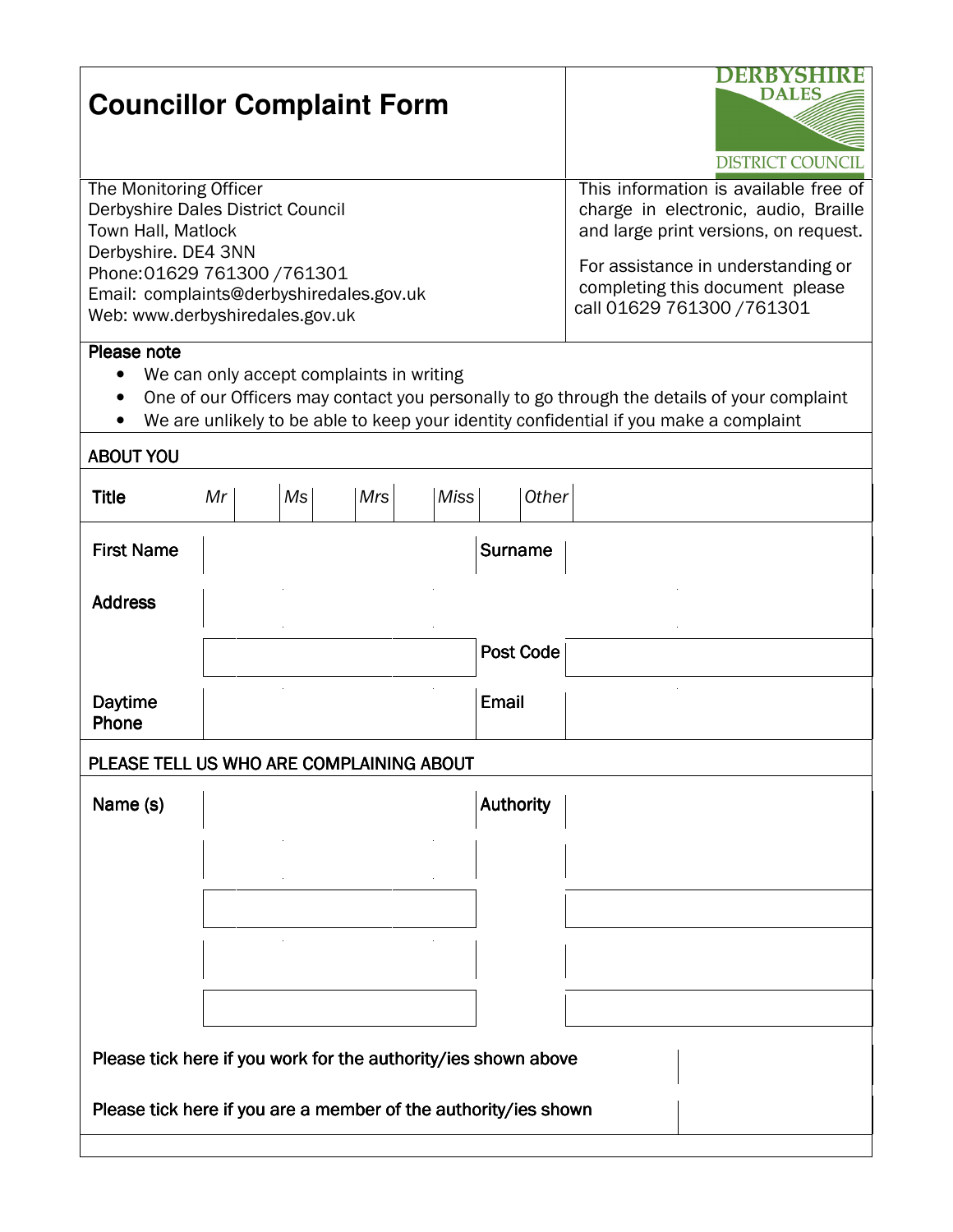## PLEASE TELL US WHAT YOU ARE COMPLAINING ABOUT

Please provide as much information as you can about your complaint to help us decide whether or not it should be investigated. Include the DATE and DETAILS of the alleged misconduct, and any information that supports the complaint. We can only investigate complaints that relate to a breach of the Code of Conduct. Continue on a separate sheet if there is not enough space on this form.

PLEASE TELL US ABOUT YOUR COMPLAINT HERE

Please tick here if you have continued on a separate sheet